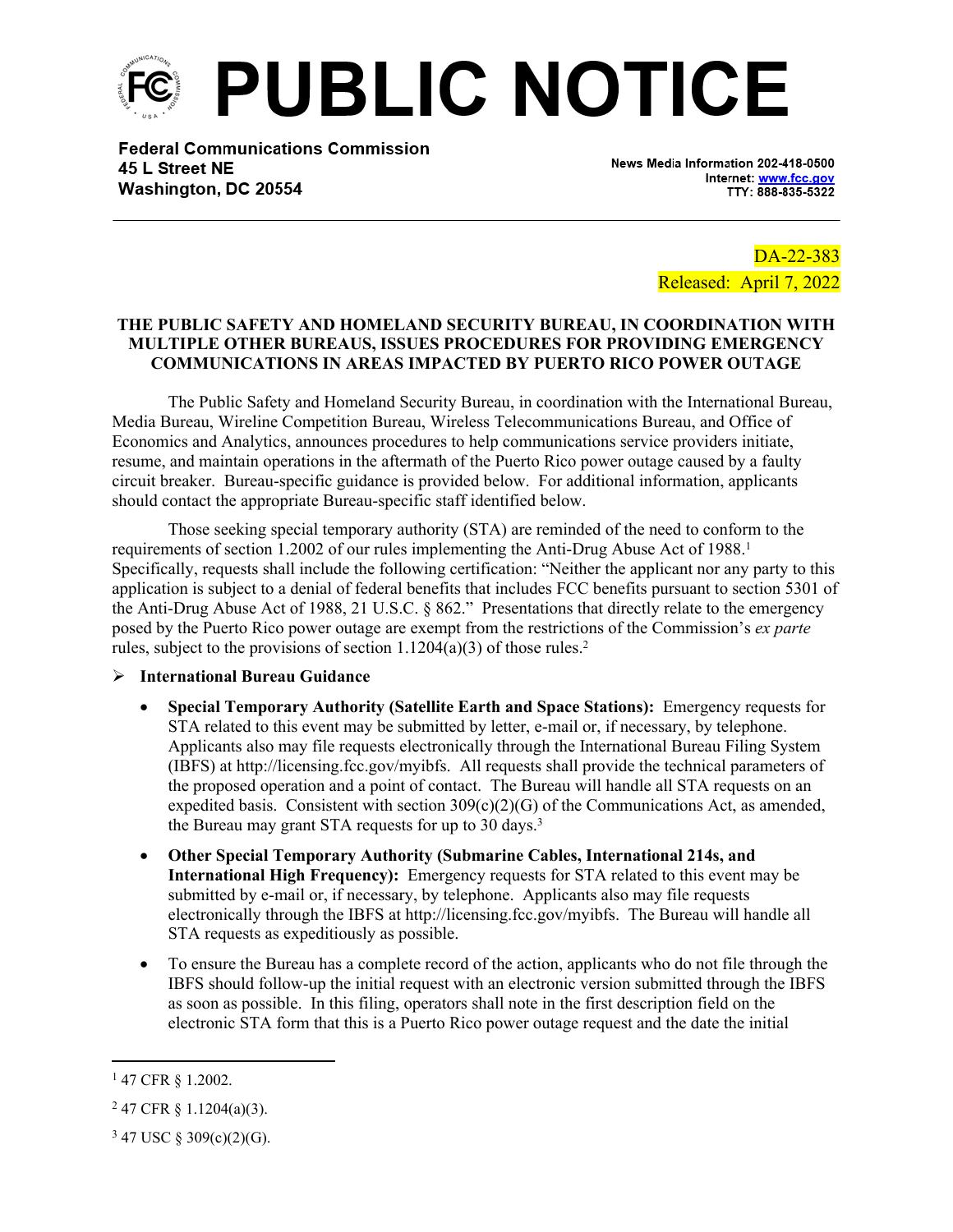request was granted.

- **International Bureau Contacts During Business Hours:** 
	- **Satellite Space Stations and Earth Stations**:
		- Kerry Murray, 202-418-0734, Kerry.Murray@fcc.gov
		- Kathyrn Medley, 202-418-1211, Kathyrn.Medley@fcc.gov
		- Merissa Velez, 202-418-0751, Merissa.Velez@fcc.gov
		- Karl Kensinger, 202-418-0773, Karl Kensinger@fcc.gov
	- **Submarine Cables and International 214s**:
		- Denise Coca, 202-418-0574, Denise.Coca@fcc.gov
		- Francis Gutierrez, 202-418-7370, Francis.Gutierrez@fcc.gov
		- Kimberly Cook, 202-418-7532, Kimberly.Cook@fcc.gov
		- David Krech, 202-418-7443, David.Krech@fcc.gov
	- **International High Frequency**:
		- James McLuckie, 202-418-2149, James.McLuckie@fcc.gov
		- Shawna Prebble, 202-418-0740, Shawna.Prebble@fcc.gov
- **International Bureau Contacts During Non-Business Hours:**
	- FCC Operations Center, 202-418-1122, FCCOPS@fcc.gov

### **Media Bureau Guidance**

- **Special Temporary Authority:** Emergency requests for STA prompted by the effects of the Puerto Rico power outage and filed pursuant to section 73.1635 of the Commission's rules<sup>4</sup> may be submitted by informal letter or email or, if necessary, by telephone. Licensees of radio stations may file requests electronically through the Consolidated Database System (CDBS), and licensees of TV stations may file requests electronically through the Licensing Management System (LMS). All requests shall provide the technical parameters of the proposed operation and a point of contact. These requests will be handled as expeditiously as possible. To file STA requests via email or fax, or to receive an oral STA during regular business hours, licensees may contact the following personnel:
- **Media Bureau Contacts During Business Hours:**
	- **Part 73 (Radio Broadcast Services) Subparts A-H; J (as applicable):**
		- For Television Services, Barbara Kreisman, 202-418-1605, Barbara.Kreisman@fcc.gov
		- For FM Radio Services, Dale Bickel, 202-418-2706, Dale.Bickel@fcc.gov
		- For AM Radio Services, Jerome Manarchuck, 202-418-7226, Jerome.Manarchuck@fcc.gov
	- **Part 76 (Multichannel Video and Cable Television Service):** 
		- Sean Mirzadegan, 202-418-7111, Sean.Mirzadegan@fcc.gov
	- **Part 78 (Cable Television Relay Service):**

<sup>4</sup> 47 CFR § 73.1365.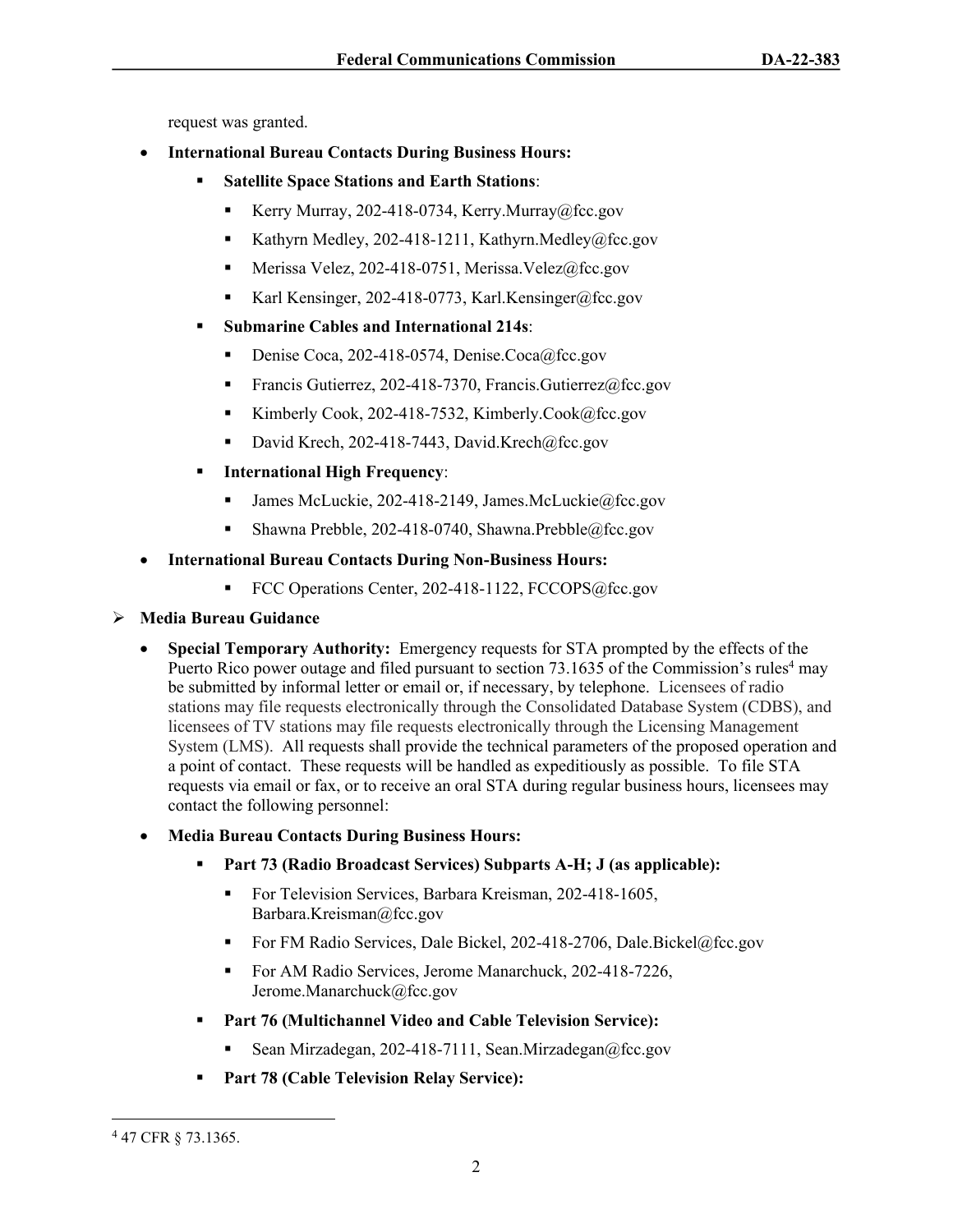**Jeffrey Neumann, 202-418-2046, Jeffrey.Neumann** $@$ fcc.gov

# **Media Bureau Contact During Non-Business Hours:**

- FCC Operations Center, 202-418-1122, FCCOPS@fcc.gov
- Licensees are reminded that the Commission's rules address operations during periods of emergency for licensees authorized under each of the rule parts for Broadcast Television Services, Broadcast Radio Services, and Multichannel Video and Cable Services. These servicespecific rules allow licensees to provide emergency communications during a period of emergency in a manner or configuration not specified in the station authorization or in the rules governing such stations.<sup>5</sup>

# **Office of Economics and Analytics Guidance**

- **Auctions:** For information about upcoming and ongoing auctions, please contact the following:
	- Auctions Hotline, 202-418-0660

# **Public Safety and Homeland Security Bureau Guidance**

- **Special Temporary Authority:** Emergency requests for STA prompted by the effects of the Puerto Rico power outage filed pursuant to Section 1.931 of the Commission's rules may be submitted by email or, if necessary, by telephone. Licensees may file requests electronically through the Universal Licensing System (ULS). All requests shall provide the technical parameters of the proposed operation and a point of contact. These requests will be handled as expeditiously as possible. To file STA requests via email or to receive an oral STA during regular business hours, licensees may contact the following personnel: After business hours, contact the FCC Operations Center, below.
- **Public Safety and Homeland Security Bureau Contacts During Business Hours:**
	- **Parts 90 (Public Safety only) and 101 (Public Safety only):** 
		- Tracy Simmons, 717-338-2657 or 202-391-2363, Tracy. Simmons  $@$  fcc.gov
		- Troy Sieg,  $717-338-2567$ , Troy.Sieg@fcc.gov
- **Public Safety and Homeland Security Bureau Contact During Non-Business Hours:**
	- FCC Operations Center, 202-418-1122, FCCOPS@fcc.gov
- **Wireline Competition Bureau Guidance**
	- **Special Temporary Authority:** Emergency requests for relief, including STA, prompted by the effects of the Puerto Rico power outage may be submitted by email or, if necessary, by telephone. Providers may file requests electronically through the Electronic Comment Filing System (ECFS) but should also provide copies of any submissions simultaneously via email to the appropriate FCC staff identified below. Requests shall include supporting details concerning the relief requested, including any technical parameters and contact information.
	- **Wireline Competition Bureau Contacts During Business Hours:**
		- **Emergency Requests Pertaining to Discontinuance Under Section 214 of the Communications Act, or to Network Change Notification Requirements:**
			- Rodney McDonald, 202-418-7513, Rodney.McDonald@fcc.gov
		- **Emergency Requests Pertaining to Transfer of Control Under Section 214 of the**

<sup>5</sup> 47 CFR §§ 73.1250, 73.1680, 73.3542.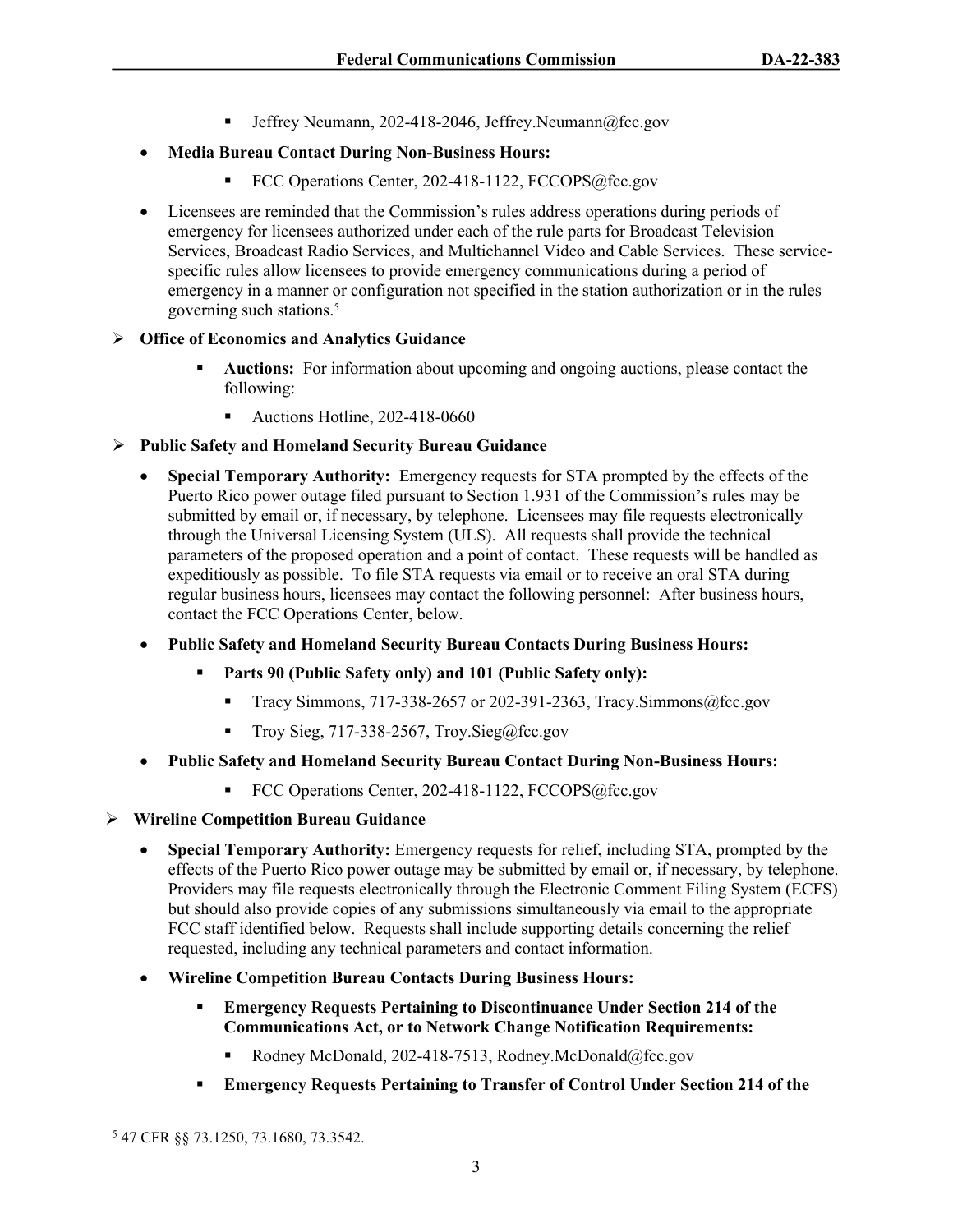**Communications Act:**

- Jodie May, 202-418-0913, Jodie.May@fcc.gov
- **Emergency Requests Pertaining to Numbering Resources:** 
	- Michelle Sclater, 202-418-0388, Michelle.Sclater@fcc.gov
- **All Other Wireline Provider Requests:** 
	- FCC Operations Center, 202-418-1122, FCCOPS@fcc.gov
- **Wireline Bureau Contact During Non-Business Hours:**
	- FCC Operations Center, 202-418-1122, FCCOPS@fcc.gov

#### **Wireless Telecommunications Bureau Guidance**

- **Special Temporary Authority:** Emergency requests for STA prompted by the effects of the Puerto Rico power outage and filed pursuant to section 1.931 of the Commission's rules may be submitted by informal letter or email or, if necessary, by telephone. Licensees may file requests electronically through the Universal Licensing System (ULS). All requests shall provide the technical parameters of the proposed operation and a point of contact. These requests will be handled as expeditiously as possible. To file STA requests via email or fax, or to receive an oral STA during regular business hours, licensees may contact the following personnel:
- **Wireless Telecommunications Bureau Contacts During Business Hours:**
	- **Parts 22, 24, and 27 (excluding the Broadband Radio Service and Educational Broadband Service):** 
		- Joshua Smith,  $717-338-2502$ , fax  $717-338-2698$ , Joshua.Smith@fcc.gov
	- **Parts 27 (Broadband Radio Service and Educational Broadband Service only), 74, and 101 (excluding Public Safety):** 
		- Paul Malmud, 202-418-0006, Paul.Malmud@fcc.gov
	- **Parts 80, 87, 90 (excluding Public Safety), 95, and 97:** 
		- Joshua Smith, 717-338-2502, fax 717-338-2698, Joshua.Smith@fcc.gov
	- **Parts 90 (Public Safety only) and 101 (Public Safety only):** 
		- Tracy Simmons,  $717-338-2657$  or 202-391-2363, Tracy. Simmons  $@$  fcc.gov
		- Troy Sieg,  $717-338-2567$ , Troy.Sieg@fcc.gov
- **Wireless Telecommunications Bureau Contact During Non-Business Hours:**
	- FCC Operations Center, 202-418-1122, FCCOPS@fcc.gov
- Licensees are reminded that sections 22.307, 90.407, and 101.205 of the Commission's rules address operation during periods of emergency for licensees authorized under these rule parts. These rules allow licensees to provide emergency communications during a period of emergency in a manner or configuration not specified in the station authorization or in the rules governing such stations.

In addition, during evening hours, weekends, and holidays, licensees needing FCC emergency assistance or STA requests can call the FCC's Operations Center, which is open 24 hours a day, 7 days a week, at 202-418-1122 or by email at FCCOPS@fcc.gov. To request materials in accessible formats for people with disabilities (Braille, large print, electronic files, audio format), send an e-mail to FCC504@fcc.gov or call the Consumer and Governmental Affairs Bureau at 202-418-0530 (voice).

Questions and information requests may be directed to the Commission's main telephone numbers: